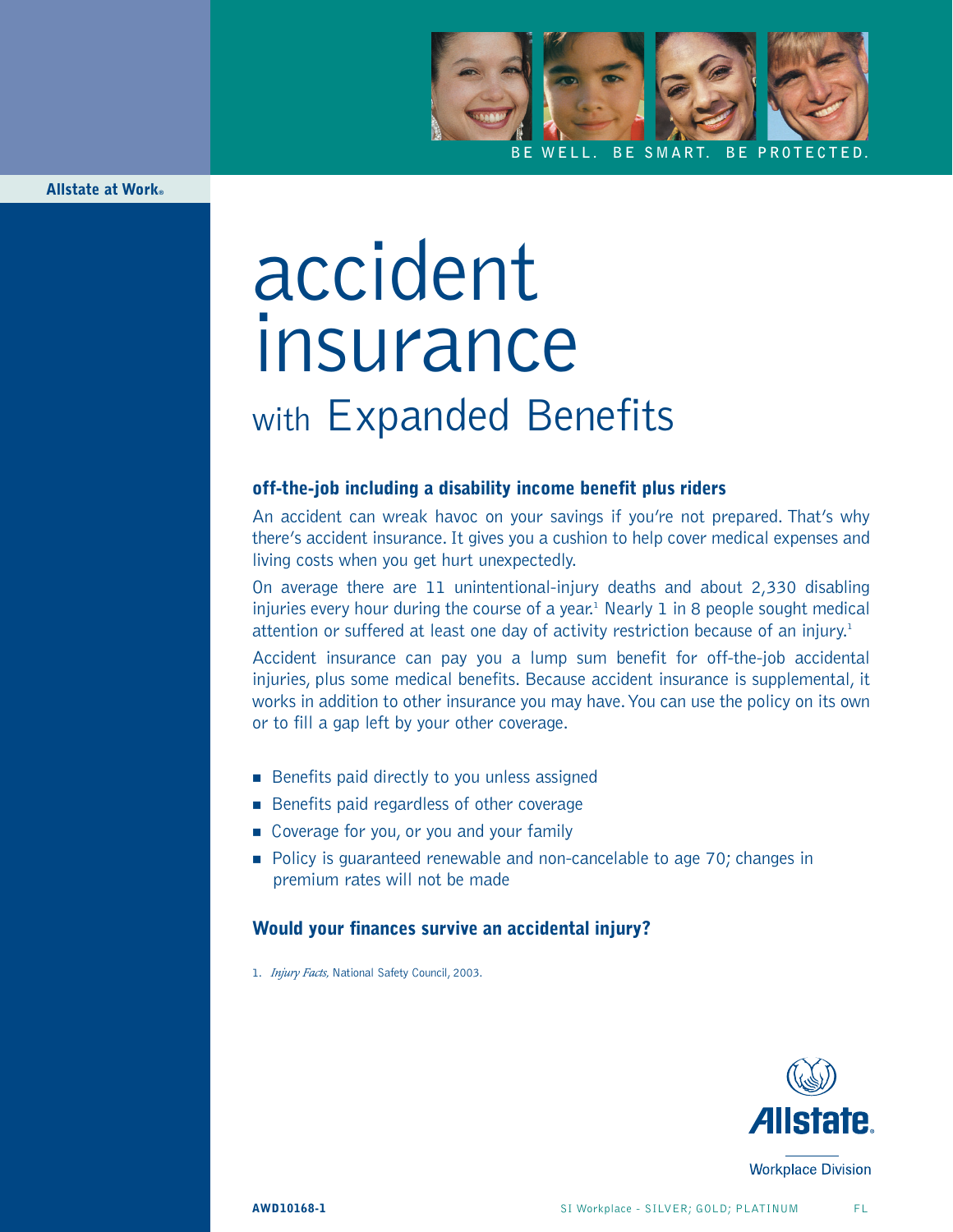# *Allstate Workplace Division's (AWD) AP3 Accident Policy Benefits*

When you buy this accident insurance, you pick either SILVER, GOLD or PLATINUM coverage. You can choose the amount of coverage to fit your budget or to ensure a certain benefit amount for covered injuries. **Benefit amounts shaded in blue are the same for any covered insured.**

| <b>Wellness Plus (APOPTR1)</b>                                                                                                                                                                                                                                                                                                                                                                                                                                                                                                                                                                                                                                                                                                                                                                                                                                                     | <b>COVERED</b>                                                   | <b>SILVER</b>                                                                       | GOLD                                                                                | <b>PLATINUM</b>                                                                     |
|------------------------------------------------------------------------------------------------------------------------------------------------------------------------------------------------------------------------------------------------------------------------------------------------------------------------------------------------------------------------------------------------------------------------------------------------------------------------------------------------------------------------------------------------------------------------------------------------------------------------------------------------------------------------------------------------------------------------------------------------------------------------------------------------------------------------------------------------------------------------------------|------------------------------------------------------------------|-------------------------------------------------------------------------------------|-------------------------------------------------------------------------------------|-------------------------------------------------------------------------------------|
| The Outpatient Physician's Treatment Benefit Rider (APOPTR1) is included with the GOLD and PLATINUM<br>Packages and pays the amount shown when a covered person is treated by a physician outside of a hospital. This<br>benefit is limited to 2 visits per calendar year, per covered person; and a maximum of 4 visits per calendar year if the<br>policy is in force as family coverage. Treatment can be for sickness, annual wellness exams, or other visits to a<br>physician outside of a hospital.                                                                                                                                                                                                                                                                                                                                                                         | Employee<br>Spouse<br>Children                                   | n/a                                                                                 | \$25/visit                                                                          | \$50/visit                                                                          |
| <b>Policy Benefits</b>                                                                                                                                                                                                                                                                                                                                                                                                                                                                                                                                                                                                                                                                                                                                                                                                                                                             | <b>COVERED</b>                                                   | <b>SILVER</b>                                                                       | GOLD                                                                                | <b>PLATINUM</b>                                                                     |
| Loss of Life or Limbs - AWD pays the maximum amount shown for death. Loss of limb benefit amounts are based<br>on injury (see Injury Benefit Amounts Chart). If an accident occurs while a covered person is a fare paying<br>passenger on a scheduled common carrier, we pay a benefit equal to 3 times the amount shown.<br><b>Dislocation or Fracture -</b> AWD pays up to maximum amount shown. Amount paid based on injury (see Injury<br>Benefit Amounts Chart). No benefit will be paid for any dislocation or fracture that is not listed in the Injury<br>Benefit Amounts Chart.                                                                                                                                                                                                                                                                                          | Employee<br>Spouse<br>Children<br>Employee<br>Spouse<br>Children | up to<br>\$40,000<br>\$20,000<br>\$10,000<br>up to<br>\$4,000<br>\$2,000<br>\$1,000 | up to<br>\$60,000<br>\$30,000<br>\$15,000<br>up to<br>\$6,000<br>\$3,000<br>\$1,500 | up to<br>\$80,000<br>\$40,000<br>\$20,000<br>up to<br>\$8,000<br>\$4,000<br>\$2,000 |
| Hospital Confinement - AWD pays the amount shown for each day a covered person is admitted to and confined<br>as an inpatient in a hospital as a result of an injury up to a maximum of 90 days for each period of continuous<br>hospital confinement. <sup>2</sup>                                                                                                                                                                                                                                                                                                                                                                                                                                                                                                                                                                                                                | \$200/day                                                        | \$300/day                                                                           | \$400/day                                                                           |                                                                                     |
| Ambulance (needed as a result of accidental injury) - AWD pays the amount shown for transfer to or from a<br>hospital by regular ambulance.                                                                                                                                                                                                                                                                                                                                                                                                                                                                                                                                                                                                                                                                                                                                        | Employee<br>Spouse<br>Children                                   | regular<br>\$200<br>air<br>\$400                                                    | regular<br>\$300<br>air<br>\$600                                                    | regular<br>\$400<br>air<br>\$800                                                    |
| AWD pays the amount shown for transfer to or from a hospital by air ambulance.<br>Medical Expenses - AWD pays up to amount shown for doctor fees, x-rays, and emergency services required as a<br>result of an injury, and repair to sound natural teeth, if diagnosed by a licensed dentist to be a result of the<br>accident. <sup>2</sup>                                                                                                                                                                                                                                                                                                                                                                                                                                                                                                                                       | Employee<br>Spouse<br>Children                                   | up to<br>\$300                                                                      | up to<br>\$450                                                                      | up to<br>\$600                                                                      |
| <b>Disability (Primary Insured Only)</b> - AWD pays the amount shown beginning the first day, when the insured is<br>totally disabled for 3 full days; payable for only one disability at a time; maximum benefit period 12 months. For<br>any period of disability less than one full month, 1/30th of the monthly disability amount is paid for each day of<br>total disability. The insured is totally disabled when, due to an accidental injury as defined in the policy, is under the<br>care of a physician, unless the physician states that no further treatment is needed; and is not able to do any and<br>every important duty of his or her regular job (if the insured is retired he or she must be unable to engage in the<br>normal and necessary activities of a retired person of like age and good health); and is not working at any job for<br>pay or profit. | Employee<br>Only                                                 | \$720/mo.                                                                           |                                                                                     | \$1,080/mo. \$1,440/mo.                                                             |
| <b>Benefit Enhancement Rider (AP3BER)</b>                                                                                                                                                                                                                                                                                                                                                                                                                                                                                                                                                                                                                                                                                                                                                                                                                                          | <b>COVERED</b>                                                   | <b>SILVER</b>                                                                       | GOLD                                                                                | <b>PLATINUM</b>                                                                     |
| The Benefit Enhancement Rider (AP3BER) is packaged with the base policy and pays the following benefits: <sup>2</sup><br><b>Accident Follow-Up Treatment Benefit -</b> AWD pays the amount shown each day a covered person receives<br>follow-up treatment provided a benefit is paid under the Medical Expenses Benefit in the policy. AWD pays for one<br>follow-up treatment per day up to a maximum of 2 treatments per covered accident per covered person. Treatments                                                                                                                                                                                                                                                                                                                                                                                                        | Employee                                                         |                                                                                     |                                                                                     |                                                                                     |
| must be administered by a physician in a physician's office or in a hospital on an outpatient basis. Treatment must be<br>for a covered accident and must: begin within 90 days of the covered accident; and take place no longer than 6<br>months after the covered accident. Benefit is not payable for the same visit for which the Physical Therapy Benefit is<br>paid.                                                                                                                                                                                                                                                                                                                                                                                                                                                                                                        | Spouse<br>Children                                               |                                                                                     | \$50/visit                                                                          |                                                                                     |

**2 Coverage only for hospitals and treatment in the US or its territories**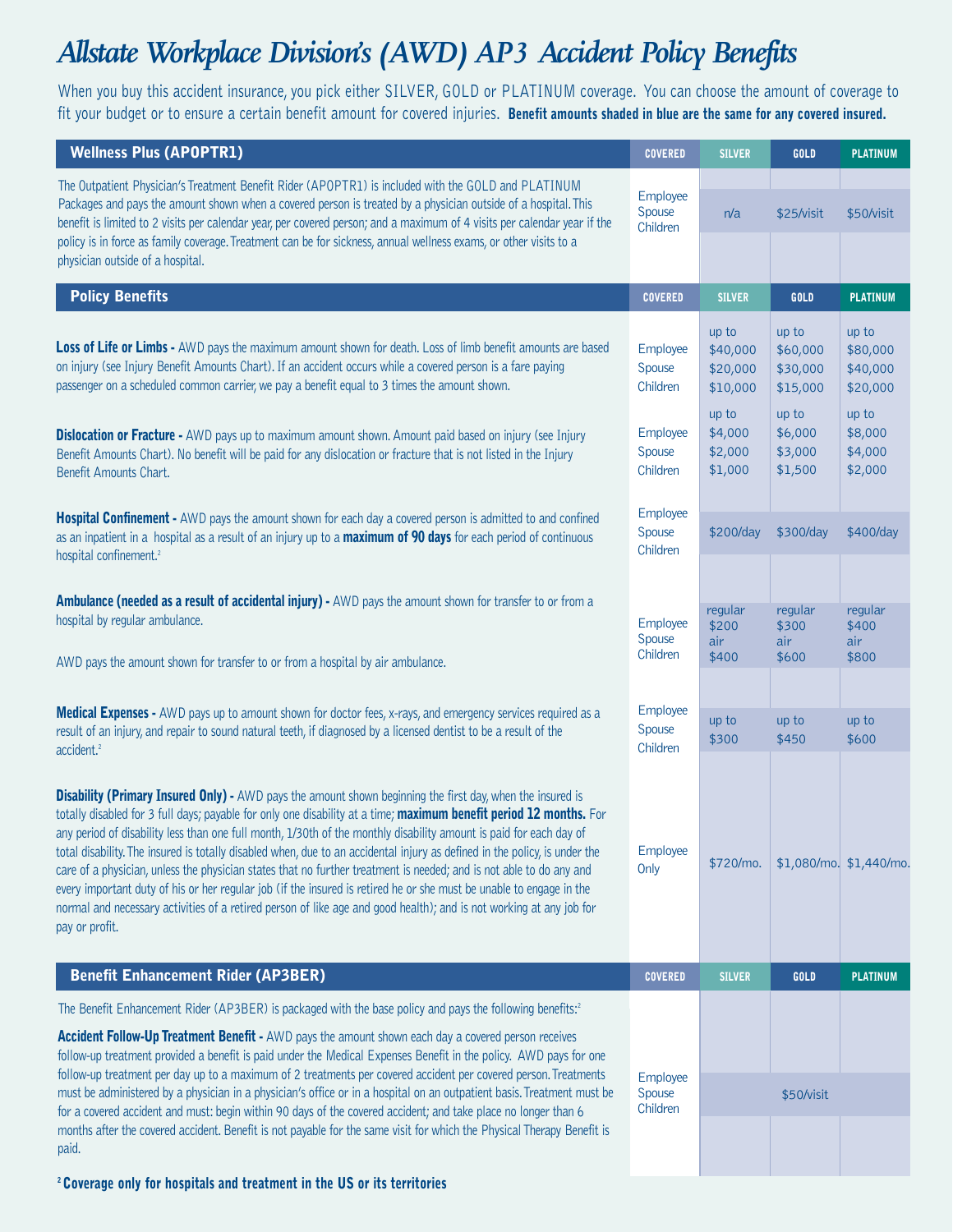| <b>Benefit Enhancement Rider (AP3BER)</b>                                                                                                                                                                                                                                                                                                                                                                                                                                                                                                                                                                                                                                        | <b>COVERED</b>                 | <b>SILVER</b> | <b>GOLD</b>                                                              | <b>PLATINUM</b> |
|----------------------------------------------------------------------------------------------------------------------------------------------------------------------------------------------------------------------------------------------------------------------------------------------------------------------------------------------------------------------------------------------------------------------------------------------------------------------------------------------------------------------------------------------------------------------------------------------------------------------------------------------------------------------------------|--------------------------------|---------------|--------------------------------------------------------------------------|-----------------|
| Physical Therapy Benefit - AWD pays the amount shown each day a covered person receives physical therapy<br>treatment provided a benefit is paid under the Medical Expenses Benefit in the policy. AWD pays for one physical                                                                                                                                                                                                                                                                                                                                                                                                                                                     | Employee                       |               |                                                                          |                 |
| therapy treatment per day up to a maximum of 6 treatments per covered accident per covered person. Physical<br>therapy must be for injuries sustained in a covered accident and must: begin within 90 days of the covered accident;<br>and take place no longer than 6 months after the covered accident. Benefit is not payable for the same visit for<br>which the Accident Follow-Up Treatment Benefit is paid.                                                                                                                                                                                                                                                               | Spouse<br>Children             |               | \$30/day                                                                 |                 |
| Lacerations Benefit - AWD pays the amount shown for lacerations (cuts) treated by a physician within 3 days<br>after the accident. Benefit is payable only once per covered person per calendar year.                                                                                                                                                                                                                                                                                                                                                                                                                                                                            | Employee<br>Spouse<br>Children |               | \$50/year                                                                |                 |
| Tendon, Ligament, Rotator Cuff, or Knee Cartilage Surgery Benefit - AWD pays the amount shown for an<br>injured tendon, ligament, rotator cuff, or knee cartilage. The injured site must be torn, ruptured, or severed and<br>surgically repaired by a physician within 180 days of the covered accident. If exploratory surgery using arthroscopy<br>is done and no surgical repair is done, AWD pays the amount shown. This benefit is not paid if the Ruptured Disc<br>Benefit is paid for a covered accident.                                                                                                                                                                | Employee<br>Spouse<br>Children |               | \$500/injury<br>\$150/expl.surgery                                       |                 |
| <b>Ruptured Disc Surgery Benefit -</b> AWD pays the amount shown for a ruptured disc of the spine. The ruptured disc<br>must be diagnosed and surgically repaired by a physician within 180 days of the covered accident. This benefit is not<br>paid if the Tendon, Ligament, Rotator Cuff, or Knee Cartilage Benefit is paid for a covered accident.                                                                                                                                                                                                                                                                                                                           | Employee<br>Spouse<br>Children |               | \$500                                                                    |                 |
| Appliance Benefit - AWD pays the amount shown for prescribed medical appliances as an aid in personal<br>locomotion or mobility: wheelchair; or crutches; or walker. The use must begin within 90 days after a covered<br>accident. Payable only once per covered person per covered accident.                                                                                                                                                                                                                                                                                                                                                                                   | Employee<br>Spouse<br>Children |               | \$125                                                                    |                 |
| <b>Non-local Transportation Benefit -</b> AWD pays the amount shown per trip for non-local treatment at a hospital<br>or other specialized freestanding treatment center nearest to the covered person's home provided treatment is<br>prescribed by a physician and the same or similar treatment cannot be obtained locally. "Non-local" means a<br>one-way trip of 100 miles or more from the covered person's home to the nearest treatment facility. AWD does not<br>pay for visits to a physician's office or clinic or for services other than actual treatment. Payable up to 3 times per<br>covered accident. Transportation by ground or air ambulance is not covered. |                                |               | \$300/trip                                                               |                 |
| Family Member Lodging Benefit - AWD pays the amount shown for the lodging of one adult family member of<br>the covered person's family to be with the covered person when a covered person is confined in a non-local hospital<br>or specialized freestanding treatment center for treatment. Payable for up to 30 days for each covered accident. This<br>benefit is only payable if the Non-local Transportation Benefit is paid. This benefit will not be paid if the family<br>member lives within 100 miles one-way of the treatment facility.                                                                                                                              | Employee<br>Spouse<br>Children |               | \$100/day                                                                |                 |
| Brain Injury Diagnosis Benefit - AWD pays the amount shown upon the first diagnosis of one of the following<br>traumatic brain injuries: concussion; cerebral laceration; cerebral contusion; or intracranial hemorrhage. The<br>covered person must be first treated by a physician within 3 days of the covered accident. Diagnosis by computed<br>tomography (CT) scan, magnetic resonance imaging (MRI), electroencephalogram (EEG), positron emission,<br>tomography (PET) scan, or X-ray must occur within 30 days of the injury. This benefit is payable only once per<br>covered person.                                                                                 | Employee<br>Spouse<br>Children |               | \$150                                                                    |                 |
| Eye Surgery Benefit - AWD pays the amount shown for surgery or removal of a foreign object from the eye.<br>The procedure must be performed by a physician to treat a covered injury within 90 days of the accident. An<br>examination with or without anesthesia is not considered surgery. This benefit is payable only once per covered<br>person per covered accident.                                                                                                                                                                                                                                                                                                       | Employee<br>Spouse<br>Children |               | \$100                                                                    |                 |
| <b>Burns Benefit</b> - AWD pays the amount shown if a covered person receives one or more second or third degree<br>burns over the body surface,* other than sun burns, which are treated by a physician within 3 days after a covered<br>accident. AWD pays the applicable amount only once per covered person per covered accident.                                                                                                                                                                                                                                                                                                                                            | Employee<br>Spouse<br>Children |               | \$100 if burns cover less than 15%*<br>\$500 if burns cover 15% or more* |                 |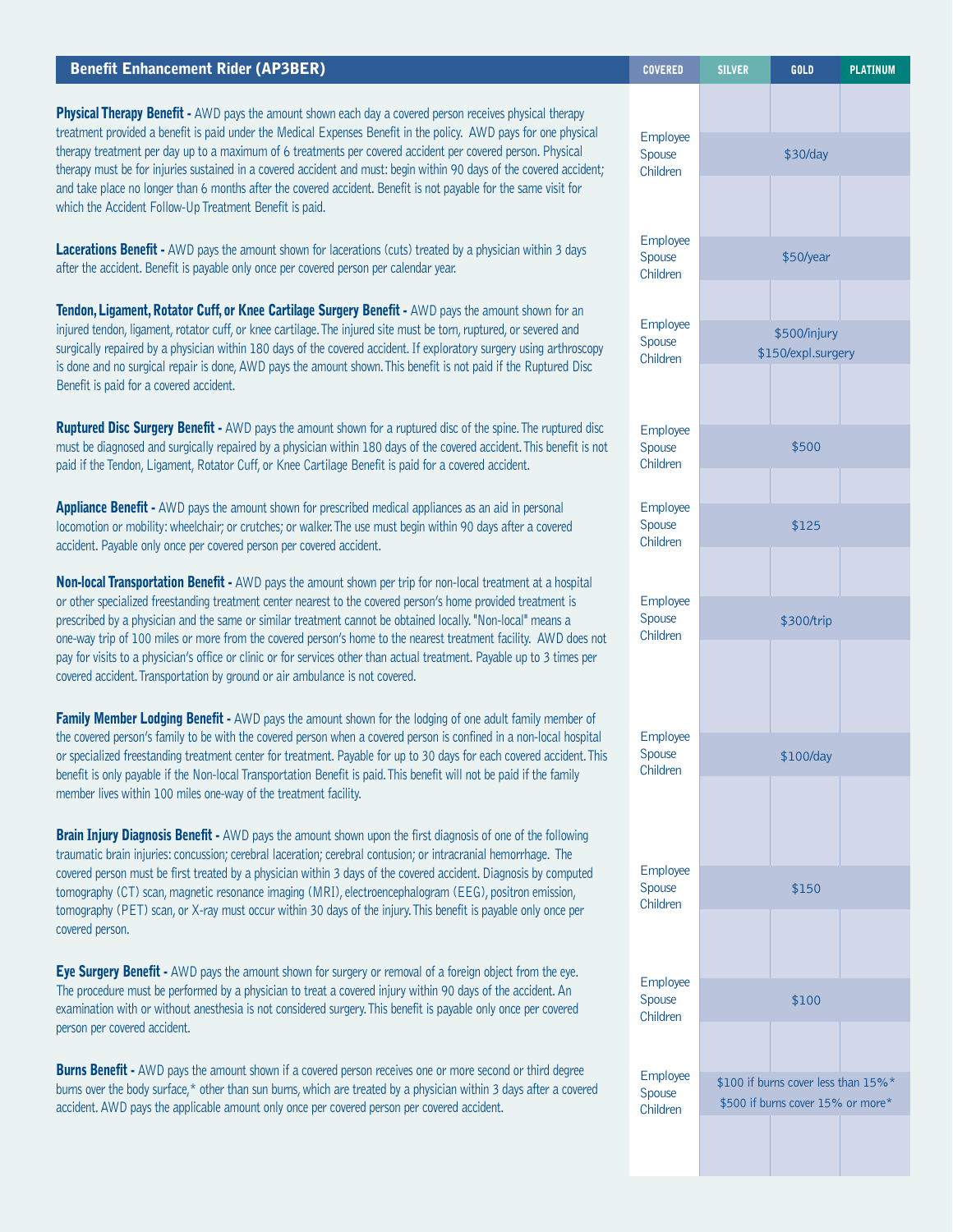| <b>Benefit Enhancement Rider (AP3BER)</b>                                                                                                                                                                                                                                                                                                                                                                                                                                         | <b>COVERED</b>                 | <b>SILVER</b> | <b>GOLD</b>                                     | <b>PLATINUM</b> |
|-----------------------------------------------------------------------------------------------------------------------------------------------------------------------------------------------------------------------------------------------------------------------------------------------------------------------------------------------------------------------------------------------------------------------------------------------------------------------------------|--------------------------------|---------------|-------------------------------------------------|-----------------|
| Skin Graft Benefit - AWD pays the amount shown if a covered person receives a skin graft for a burn for which a<br>benefit is paid under the Burns Benefit. The skin graft must be performed by a physician to treat a covered injury<br>within 90 days of the covered accident. This benefit is payable only once per covered person per covered accident.                                                                                                                       | Employee<br>Spouse<br>Children |               | 50% of burn benefit                             |                 |
| Initial Hospitalization Benefit - AWD pays the amount shown on the first confinement to a hospital during a<br>calendar year as a result of a covered accident, provided a benefit is paid under the Hospital Confinement Benefit in<br>the policy. The covered person must be confined to a hospital within 3 days after the covered accident. This benefit is<br>payable only once per covered person per hospital confinement and only once per calendar year.                 | Employee<br>Spouse<br>Children |               | \$1,000                                         |                 |
| <b>Blood and Plasma Benefit -</b> AWD pays the amount shown for blood or plasma. The blood transfusion must be<br>received within 3 days of the covered accident. This benefit is payable only once per covered person per covered<br>accident.                                                                                                                                                                                                                                   | Employee<br>Spouse<br>Children |               | \$300                                           |                 |
| Hospital Intensive Care Unit Confinement Benefit - AWD pays the amount shown each day a covered person is<br>confined in a hospital intensive care unit. The covered person must be confined to a hospital intensive care unit<br>within 3 days after the covered accident. This benefit is paid for up to 60 days for each continuous hospital intensive<br>care confinement. If confinement is for only a portion of a day, then a pro-rata share of the daily benefit is paid. | Employee<br>Spouse<br>Children |               | \$400/day                                       |                 |
| <b>Open Abdominal or Thoracic Surgery Benefit - AWD pays the amount shown if a covered person undergoes</b><br>open abdominal or thoracic surgery to repair internal injuries received as a result of a covered accident. The surgery<br>must be performed within 3 days of the covered accident. If exploratory surgery is done and no surgical repair is<br>done, then AWD will pay the amount shown.                                                                           | Employee<br>Spouse<br>Children |               | \$1,000/surgery<br>\$100/expl. surgery          |                 |
| <b>Prosthesis Benefit -</b> AWD pays the amount shown for a prosthetic hand, foot, or eye prescribed by a physician.<br>This benefit is paid only if a benefit is paid for the loss of a hand, foot or eye under the Accidental Dismemberment<br>benefit in the policy. The device(s)* must be received within 180 days of a covered accident. This benefit is payable<br>only once per covered person per covered accident.                                                      | Employee<br>Spouse<br>Children |               | \$500-1 device*<br>\$1,000-2 or more devices*   |                 |
| Paralysis Benefit - AWD pays the amount shown if a covered person receives a spinal cord injury resulting in the<br>complete and permanent loss of use of two or more limbs. Paralysis must be confirmed by the attending physician<br>within 3 days of the covered accident and last for at least 90 consecutive days. This benefit is payable only once per<br>covered person.                                                                                                  | Employee<br>Spouse<br>Children |               | \$7,500 - paraplegia<br>\$15,000 - quadriplegia |                 |
| <b>Coma with Respiratory Assistance Benefit - AWD pays the amount shown if a covered person is in a coma as</b><br>defined in the rider which lasts 7 or more consecutive days as a result of a covered accident. This benefit is<br>payable only once per covered person.                                                                                                                                                                                                        | Employee<br>Spouse<br>Children |               | \$10,000                                        |                 |
| <b>Extended Hospitalization Benefit -</b> If a covered person is confined in a hospital, as a result of an injury, within 90<br>days from the date of the injury, AWD pays the amount shown each day, for the period of confinement up to a<br>maximum of 275 days for any one injury, and only after the Hospital Confinement Benefit in the policy is<br>exhausted. This benefit is payable only if the covered person is hospitalized for more than 90 consecutive days.       | Employee<br>Spouse<br>Children |               | \$100/day                                       |                 |

**Premiums for Accident Policy (AP3) with the Benefit Enhancement Rider (AP3BER) and Wellness Plus Rider (APOPTR1)** SILVER Plan has 1 unit of AP3 and 1 unit of AP3BER. GOLD Plan has 1.5 units of AP3, 1 unit of AP3BER and a 0.5 unit of APOPTR1. PLATINUM Plan has 2 units of AP3, 1 unit of AP3BER and 1 unit of APOPTR1.

|               | <b>SILVER</b> |        | <b>GOLD</b> | <b>PLATINUM</b> |         |  |
|---------------|---------------|--------|-------------|-----------------|---------|--|
| Weekly        |               | Weekly |             | Weekly          |         |  |
| $\vert$ ind.  | \$4.85        | ind.   | \$7.54      | ind.            | \$10.22 |  |
| <b>family</b> | \$8.87        | family | \$13.99     | family          | \$19.10 |  |

| <b>SILVER</b> |         |                | <b>GOLD</b> | <b>PLATINUM</b> |         |  |
|---------------|---------|----------------|-------------|-----------------|---------|--|
| Monthly       |         | <b>Monthly</b> |             | <b>Monthly</b>  |         |  |
| $l$ ind.      | \$20.98 | ind.           | \$32.64     | ind.            | \$44.29 |  |
| family        | \$38.44 | family         | \$60.59     | family          | \$82.74 |  |

**Issue Ages:18-64**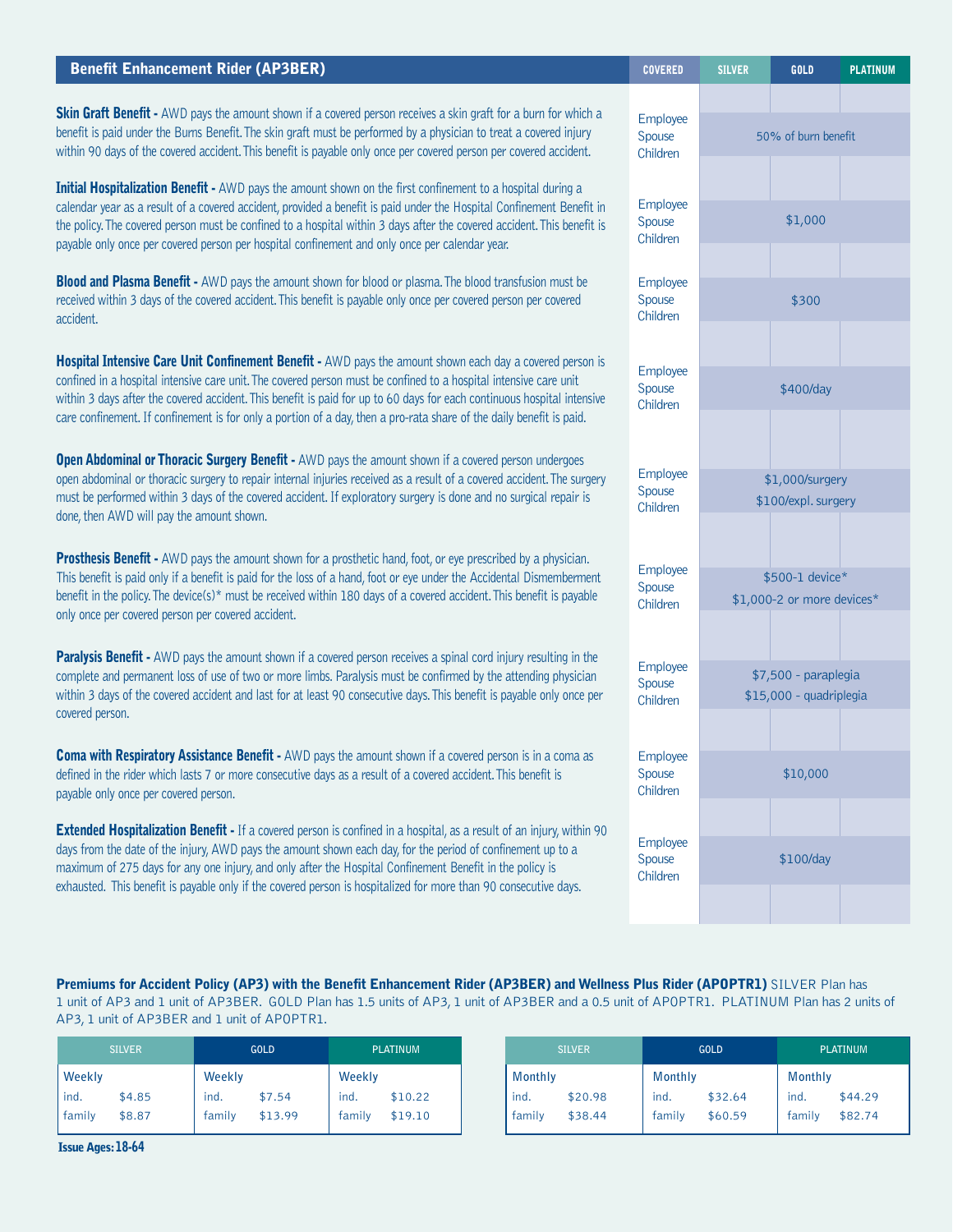### **Injury Benefit Amounts**

The list below shows covered injury benefits for GOLD coverage and one occurrence. Benefits for SILVER coverage are two-thirds of the amounts shown. Benefits for PLATINUM coverage are one-and-one-third of the amounts shown. A covered spouse gets 50% of the amounts shown; covered children get 25% of the amount shown. *An example:* If you buy GOLD coverage and break your ankle, you'll receive \$2,400, which is the amount on the chart. If you had PLATINUM coverage, you'd get \$3,200 for a broken ankle.

| <b>FOR THE LOSS OF:</b>                                                                                                                                                                                                         |                                            | <b>FOR COMPLETE DISLOCATION OF:</b>                                                                                                                                                                                   | FOR COMPLETE, SIMPLE OR CLOSED FRACTURE OF BONE OR BONES OF:                   |                                                                                                                                                                                                                                                                            |                                                                |                                                                                                     |                |
|---------------------------------------------------------------------------------------------------------------------------------------------------------------------------------------------------------------------------------|--------------------------------------------|-----------------------------------------------------------------------------------------------------------------------------------------------------------------------------------------------------------------------|--------------------------------------------------------------------------------|----------------------------------------------------------------------------------------------------------------------------------------------------------------------------------------------------------------------------------------------------------------------------|----------------------------------------------------------------|-----------------------------------------------------------------------------------------------------|----------------|
| Life, or both eyes, or both<br>hands or arms, or both feet<br>or legs, or one hand or arm<br>and one foot or leg<br>One eye, or one hand or arm,<br>or one foot or leg<br>one or more entire toes<br>one or more entire fingers | \$60,000<br>\$30,000<br>\$3,000<br>\$2,400 | Hip joint<br>Knee joint*, bone or bones<br>of the foot*, ankle joint<br>Wrist joint<br>Elbow joint<br>Shoulder joint<br>Bone or bones of the hand*,<br>Collarbone<br>Two or more fingers or toes<br>One finger or toe | \$6,000<br>\$2,400<br>\$2,100<br>\$1,800<br>\$1,200<br>\$900<br>\$420<br>\$180 | Hip, thigh (femur), pelvis**<br>Skull**<br>Arm, between shoulder<br>and elbow (shaft), shoulder<br>blade (scapula), leg (tibia<br>or fibula)<br>Ankle, knee cap (patella),<br>collarbone (clavicle),<br>forearm (radius or ulna)<br>Foot**, hand or wrist**<br>Lower jaw** | \$6,000<br>\$5,700<br>\$3,300<br>\$2,400<br>\$2,100<br>\$1,200 | Two or more ribs, fingers<br>or toes, bones of face or<br>nose<br>One rib, finger or toe,<br>Coccyx | \$900<br>\$420 |

\*Knee joint (except patella). Bone or bones of the foot (except toes). Bone or bones of the hand (except fingers). \*\*Pelvis (except coccyx). Skull (except bones of face or nose). Foot (except toes). Hand or wrist (except fingers). Lower jaw (except alveolar process).

You can choose to enhance your accident policy by adding the Optional Sickness Disability Income Rider (APDIRS). The number of units and the plan selected for the accident rider is equal to the number of units and plan selected for the accident insurance policy.

| <b>Optional Sickness Disability Income Rider (APDIRS)</b>                                                                                                                                                                                                                                                                                                                                                                           | <b>COVERED</b> | <b>SILVER</b>   | <b>GOLD</b>       | <b>PLATINUM</b>   |
|-------------------------------------------------------------------------------------------------------------------------------------------------------------------------------------------------------------------------------------------------------------------------------------------------------------------------------------------------------------------------------------------------------------------------------------|----------------|-----------------|-------------------|-------------------|
| (Primary Insured Only) - After the 7-day elimination period (which is not retroactive), AWD pays the amount<br>shown each month up to a maximum of 6 months when the insured is totally disabled as described below. For total<br>disability less than one full month, and for which this benefit is payable, 1/30th of the monthly disability income<br>amount is paid for each day.                                               | Employee       |                 |                   |                   |
| Total disability resulting from pregnancy or childbirth is covered the same as any covered sickness if the rider has<br>been in effect for the 10 consecutive months preceding the commencement of such total disability. Total disability<br>resulting from complications of pregnancy or childbirth are treated the same as any other sickness.                                                                                   | Only           | \$720/<br>month | \$1,080/<br>month | \$1,440/<br>month |
| The insured is totally disabled when, due solely to sickness, is under the care of a physician, unless the physician<br>states no further treatment is needed; and is not able to perform all the substantial and material duties of his or her<br>principal occupation. (If the insured is retired, he or she must be unable to engage in the normal and necessary<br>activities of a retired person of like age and good health.) |                |                 |                   |                   |

Premiums for Accident Policy (AP3) with the Benefit Enhancement Rider (AP3BER); Wellness Plus Rider (APOPTR1); and Optional Sickness Disability Income Rider **(APDIRS)** SILVER Plan has 1 unit of AP3, 1 unit of AP3BER, and 1 unit of APDIRS. GOLD Plan has 1.5 units of AP3, 1 unit of AP3BER, 0.5 unit of APOPTR1, and 1.5 units of APDIRS. PLATINUM Plan has 2 units of AP3, 1 unit of AP3BER, 1 unit of APOPTR1, and 2 units of APDIRS.

| <b>SILVER</b>                                    | <b>GOLD</b>                          | <b>PLATINUM</b>                      | <b>SILVER</b>  |                    | <b>GOLD</b>    |                    |                | <b>PLATINUM</b>     |
|--------------------------------------------------|--------------------------------------|--------------------------------------|----------------|--------------------|----------------|--------------------|----------------|---------------------|
| <b>Weekly</b>                                    | Weekly                               | Weekly                               | <b>Monthly</b> |                    | <b>Monthly</b> |                    | <b>Monthly</b> |                     |
| <sup>1</sup> ind.<br>\$9.22<br>family<br>\$13.25 | ind.<br>\$14.09<br>family<br>\$20.54 | ind.<br>\$18.97<br>family<br>\$27.84 | ind.<br>family | \$39.92<br>\$57.38 | ind.<br>family | \$61.05<br>\$89.00 | ind.<br>family | \$82.17<br>\$120.62 |

#### **Issue Ages: 18-64 † Only the primary insured is covered under the Optional Sickness Disability Income Rider.**

**Eligibility/ Family Policies/ Termination -** Family coverage includes you (the employee), your spouse, and dependent children as defined in the policy. If you die while you have family coverage in force, the policy will continue with your spouse as the primary insured person. If your spouse is covered, his/her coverage ends upon a valid decree of divorce. If your child is covered, his/her coverage ends on the policy anniversary following the date the child is no longer eligible, which is the earlier of when he/she marries, is no longer living with you or turns 21 (25 if a full-time student at a regular educational institution of higher learning beyond high school).

**Renewability -** The policy is guaranteed renewable and non-cancelable until age 70. Changes in premium rates will not be made. Riders APDIRS and AP3BER are guaranteed renewable until age 70, subject to change in premiums by class.

**Timing of Policy Benefits -** AWD provides benefits if a covered person sustains an injury which results in a covered loss within 90 days (180 days for dismemberment or death; 60 days for medical expenses) from the date of the accident. Coverage is effective on the date assigned by the home office and shown on your actual policy.